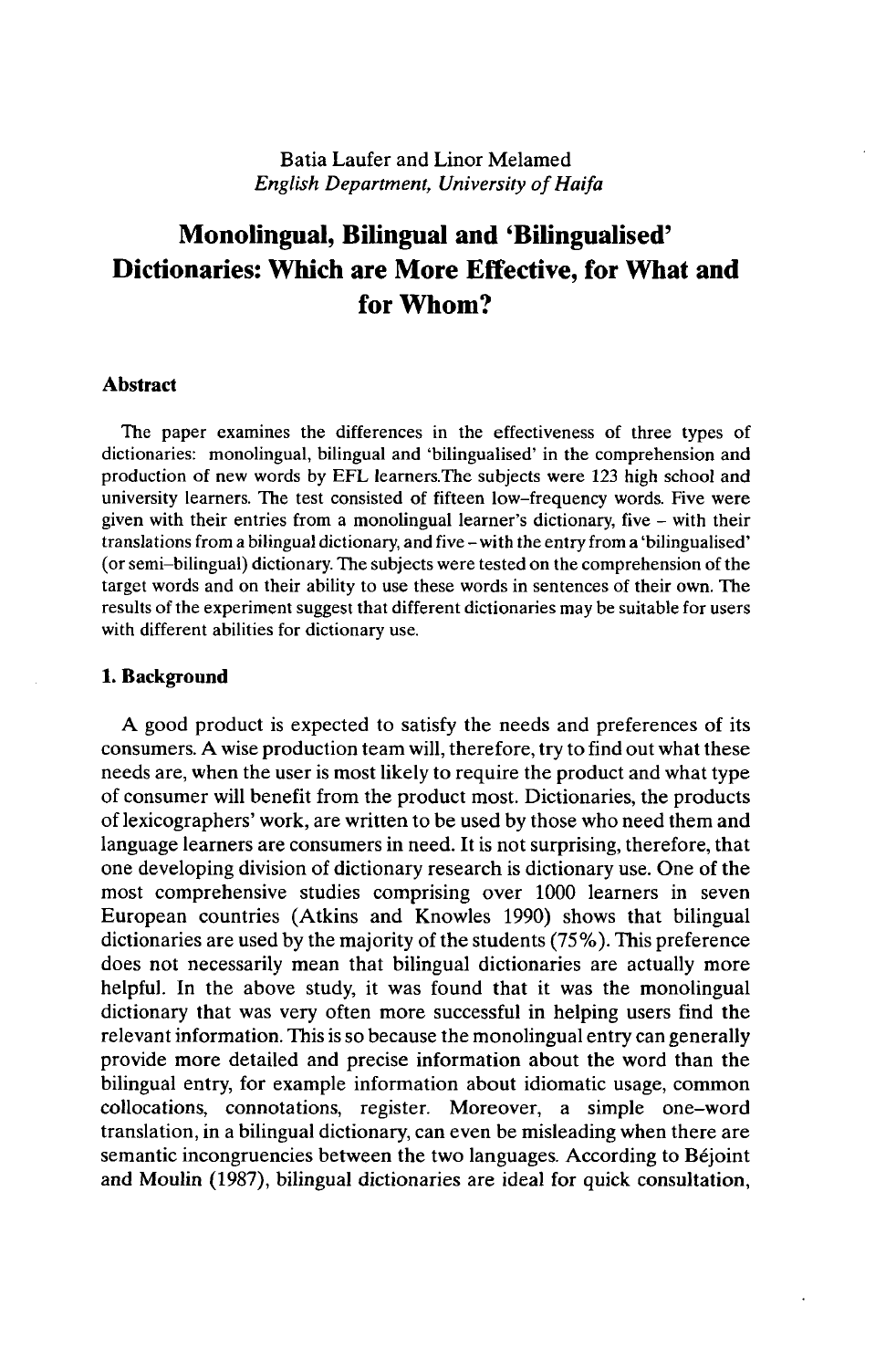while monolingual ones "though more difficult to use, have the extra merit of introducing the user right into the lexical system of L2" (p. 104).

And yet L2 learners, even those who have achieved a good level of L2 proficiency and have been trained in academic skills, including dictionary use, still reach out for a bilingual dictionary. Some use a monolingual and a bilingual dictionary together. In his survey of studies of dictionary use, Piotrowski (1989) concluded that "no matter what their level of competence foreign learners and users use their bilingual dictionaries as long as they use dictionaries at all" (p.73). If this is the consumer reality, then a hybrid dictionary which contains the two types of information (monolingual and bilingual) seems to be the most appropriate product of lexicographers' effort. This realization results in the appearance of bilingualised versions of English dictionaries over the last decade, starting with Oxford Student's Dictionary for Hebrew speakers. Since the bilingualised dictionary is a new phenomenon, studies evaluating its use have just begun. The most detailed study, to our knowledge, is that of Hartmann (forthcoming), where he examined user reactions to half a dozen exemplars of this dictionary type. Interviews with informants and direct observation during a reading task revealed, among other things, that users, at four different L2 proficiency levels, appreciated the juxtaposition of target language definitions and mother tongue translation equivalents. Most informants consulted both the definition and the translation part of the dictionary entry while looking up the unknown words.

The appreciation on the part of the user, however, does not necessarily indicate that the bilingualised dictionary is any different from the other two types as far as its usefulness is concerned. To find out its relative effectiveness, a controlled study should be designed which compares the three dictionary types on identical tasks and with the same subjects. Moreover, the presentation of unknown words should be done out of text context in order to eliminate a possible effect the context can have on comprehension. To our knowledge, controlled studies comparing dictionaries are scarce and such studies on bilingualised dictionaries are non-existent. The study reported on in this paper sets out to investigate precisely this new area of dictionary use.

### **2. The study**

# **2.1 Aim**

The aim of the study was to examine the differences in the effectiveness of three types of dictionaries: learner's monolingual, bilingual and 'bilingualised' dictionaries. Specifically, we wanted to see which type of dictionary entry would be most helpful in the comprehension of unknown words and in the production of original sentences with these words.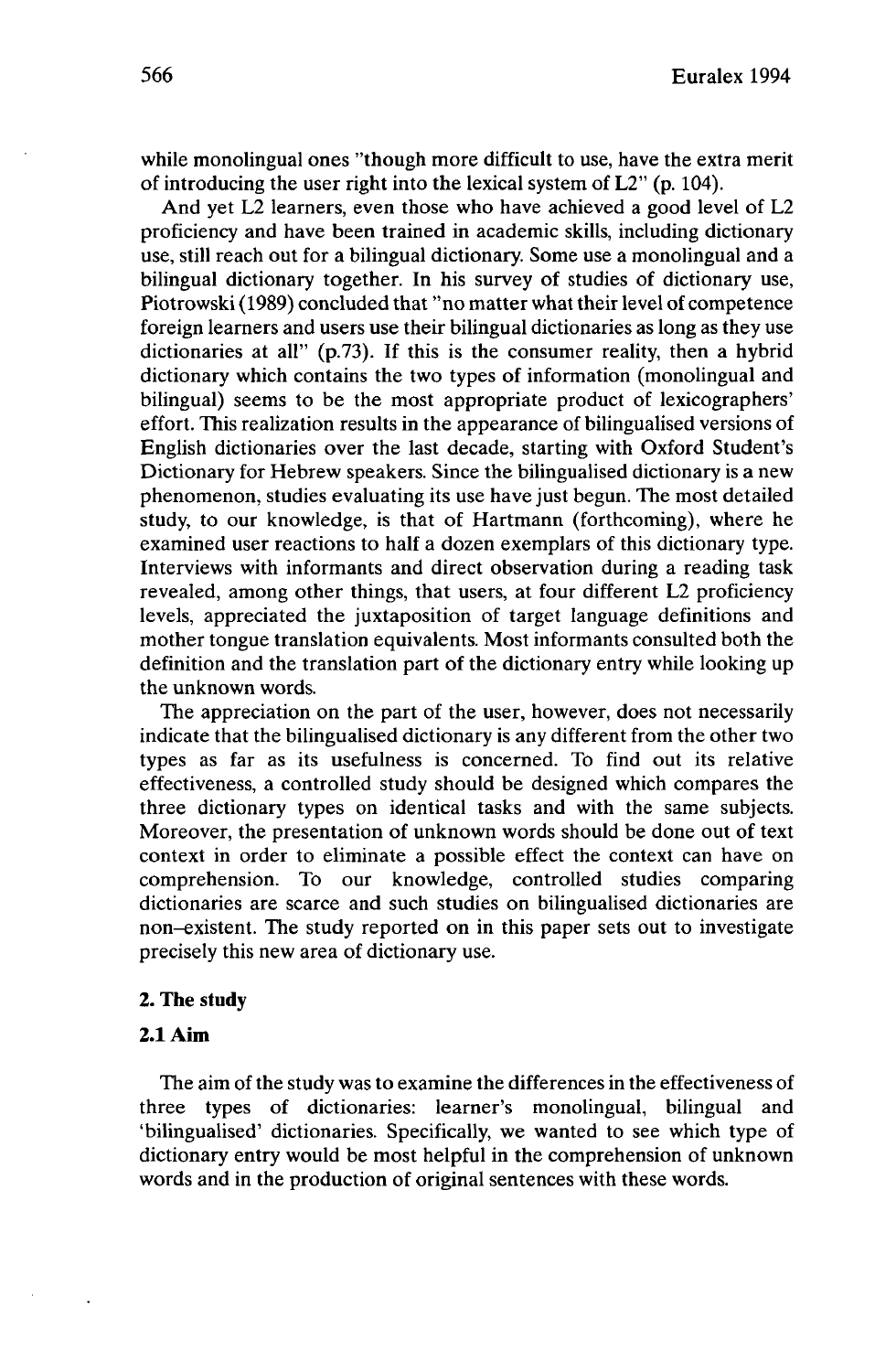# **2.2 The subjects**

The subjects were two groups of EFL learners, altogether 123 learners. One group consisted of 76 high school learners at the end of 11th grade, i.e. after 7 years of EFL (English as a Foreign Language) instruction. These will be referred to as 'pre-advanced'. The second group was a group of 46 EFL university students, non English majors. They had 8 years of school instruction and at the time of the experiment, they were at the end of a semester course in English for Academic Purposes. This course emphasizes reading skills since most of the academic reading material is in English. The university students in our experiment were classified as the most advanced (among those required to take the English course) by the English component of the University psychometric placement test. We will refer to them as 'advanced'.

# **2.3 Test items**

Fifteen low frequency words were chosen as test items. They were unfamiliar to the subjects as they were not included in the high school syllabus and were not taught in the EFL university course prior to the experiment. The fifteen words were: *deride, fete, permeate, resilient, dais, swindle, influx, occult, insipid, variegated, bequeath, hoard, stub, terse, venerable..* The dictionaries that were used were: *Longman Dictionary of Contemporary English* (monolingual), *The Megiddo Modern Dictionary* (English-Hebrew) and *Oxford Student Dictionary for Hebrew Speakers* (bilingualised).

Here are examples of the different entries for *bequeath.*

| Monolingual:   | <i>bequeath</i> /bi'kwi: , bi'kwi: /v $\{T (to)\}$ ml-to give to<br>others after death: Her collection of paintings was<br>bequeathed to the National Gallery when she died.<br>$\{\pm \text{obj}(i) + \text{obj}(d)\}\$ His father bequeathed him a fortune. |  |  |  |
|----------------|---------------------------------------------------------------------------------------------------------------------------------------------------------------------------------------------------------------------------------------------------------------|--|--|--|
|                |                                                                                                                                                                                                                                                               |  |  |  |
| Bilingual:     | bequeath vt horish, hinchil                                                                                                                                                                                                                                   |  |  |  |
| Bilingualised: | bequeath<br>1 arrange (by making a will) to give<br>(property, etc.) at death: He has<br>bequeathed me his gold watch lehorish<br>2 hand down to those who come after:<br>discoveries bequeathed to us by the<br>scientists of the last century lehanchil     |  |  |  |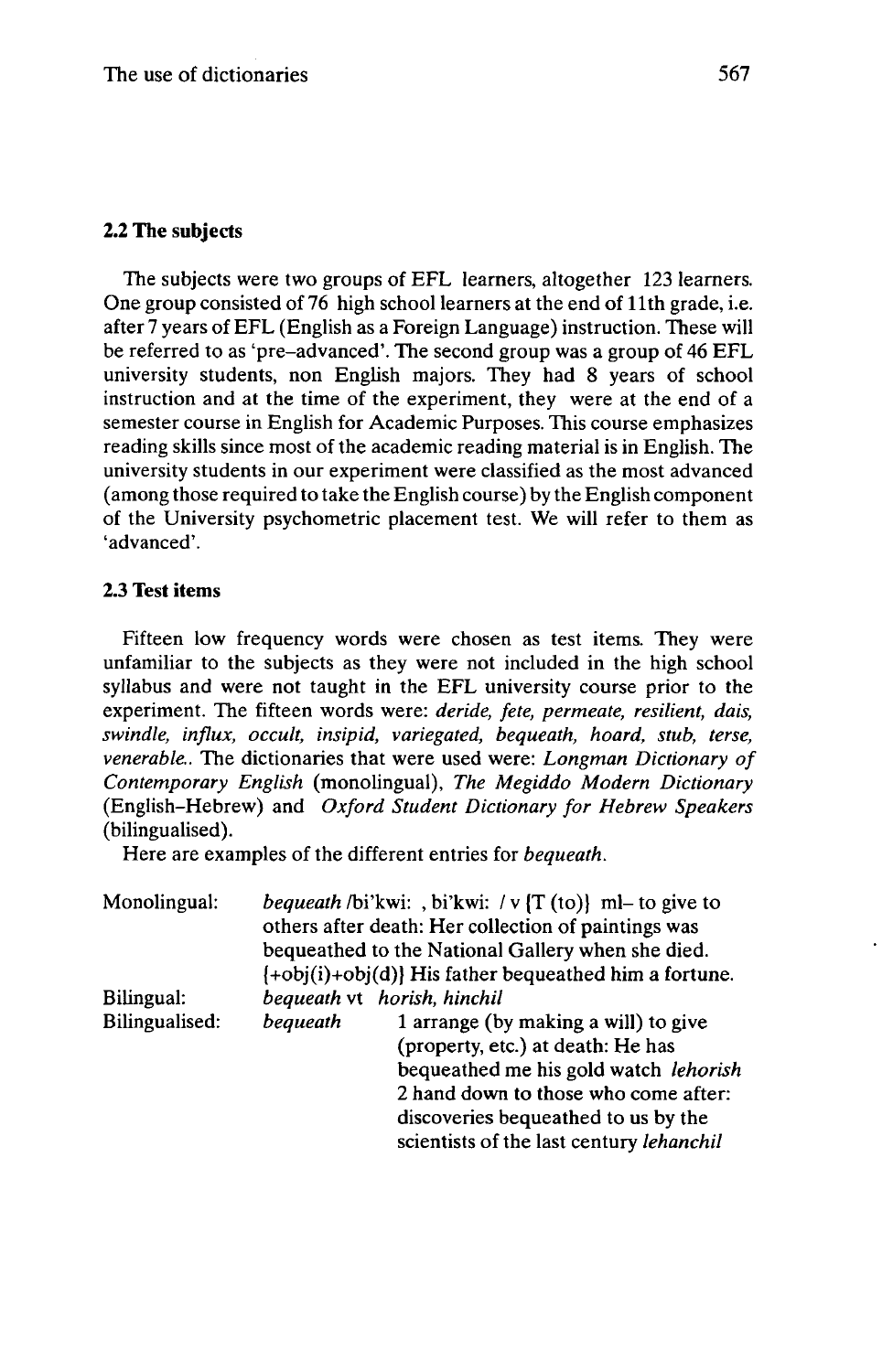## **2.4 Procedure**

The tests were taken during class time and each test was treated like a regular language exercise similar to other exercises required in the course. The subjects received a list of 15 target words with their dictionary entries. Comprehension of the test words was checked by a multiple-choice test. Each word was presented with three possible meaning equivalents and the students were required to choose the correct alternative. One of the three was the correct meaning equivalent, one had an approximate meaning to the tested item and one was completely incorrect. Production of test words was tested by original sentences that the subjects were asked to write with each ofthe target words to compare the three types of dictionaries, each test sheet included 5 items with the monolingual entry, 5 with the bilingual and 5 with the 'bilingualised' entry. To avoid a situation where all the students would have the same words explained by the same type of dictionary, each third of the tests had different 5 words explained by the same dictionary. This way, each word was tested by three dictionaries and each student was exposed to three dictionary types. The scoring procedure was as follows: for each correct multiple choice answer or correct use of word in a sentence the subject got 2 points, for an approximate answer or word use he got <sup>1</sup> point; for an incorrect answer or word use  $-0$  points. Correctness of use was determined by semantic criteria only. Grammatical errors such as incorrect tense of a target verb were disregarded since they had nothing to do with the dictionary entry but with the learner's general language knowledge. Thus, the maximum score for each task (comprehension or production) for one dictionary type was 10 (5x2). The composite score (comprehension +production) could reach 20 for each dictionary type.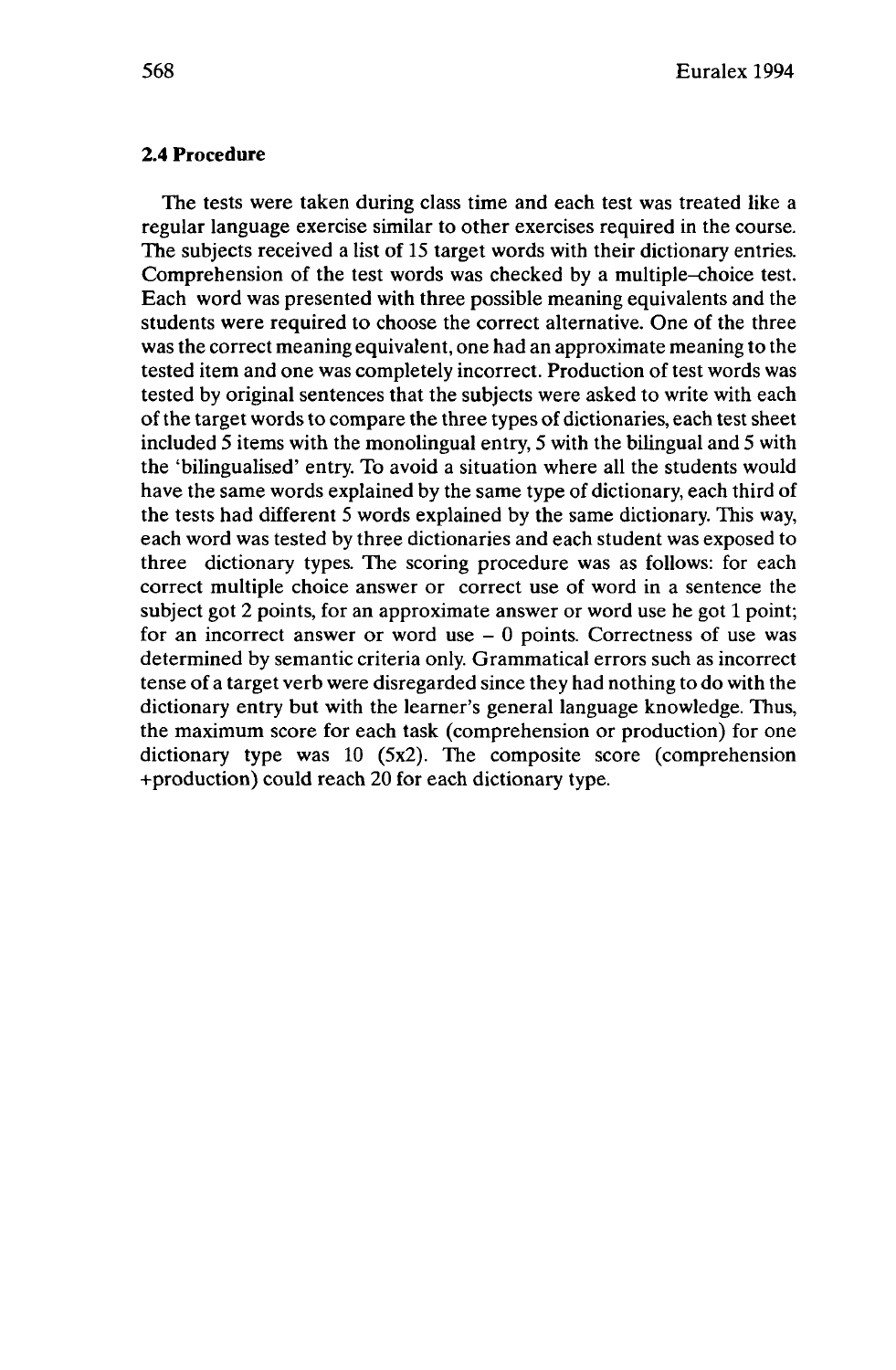# 3. Results

# 3.1 We will first present the result of the entire sample.

| mean                       | comprehension | sd<br>mean | production  | sđ   | sd<br>mean   | compreh.+prod. |
|----------------------------|---------------|------------|-------------|------|--------------|----------------|
| monolingual 6.46 1.62 5.77 |               |            |             | 3.04 | 12.23        | 4.02           |
| bilingual                  | 6.37          | 1.65       | 6.39        | 2.22 | 12.76        | 2.97           |
| bilingualised $6.93$ 1.54  |               |            | 6.39        | 2.49 | 13.31        | 3.29           |
| F test<br>D                | 4.24<br>.01   |            | 4.45<br>.01 |      | 5.24<br>.006 |                |

Table <sup>1</sup> - All learners

As can be seen from the table, there are significant differences among the dictionary types both in the comprehension and in the production of new words. To check the differences between each pair of dictionaries, paired t-tests were performed. Their results are as follows:

Comprehension:

| Bilingualised and monolingual: | $t = 2.34, p = .02$     |
|--------------------------------|-------------------------|
| Bilingualised and bilingual:   | $t = 2.67$ , $p = .008$ |
| Monolingual and bilingual:     | $t = 0.46, p = .64$     |

The tests show that there is no significant difference between the mono- and bilingual dictionaries, but the bilingualised dictionary is significantly more effective than the other two.

Production:

| Bilingualised and monolingual: | $t = 2.81$ , $p = .006$ |
|--------------------------------|-------------------------|
| Bilingualised and bilingual:   | $t = 0.04$ , $p = .97$  |
| Monolingual and bilingual:     | $t = -2.48$ , $p = .01$ |

These results show that the bilingualised dictionary yielded significantly better scores than the monolingual, but not better than the bilingual one. The bilingual was more effective than the monolingual.

3.2 Our common sense assumption was that learners of different proficiency levels would score differently both on the overall comprehension and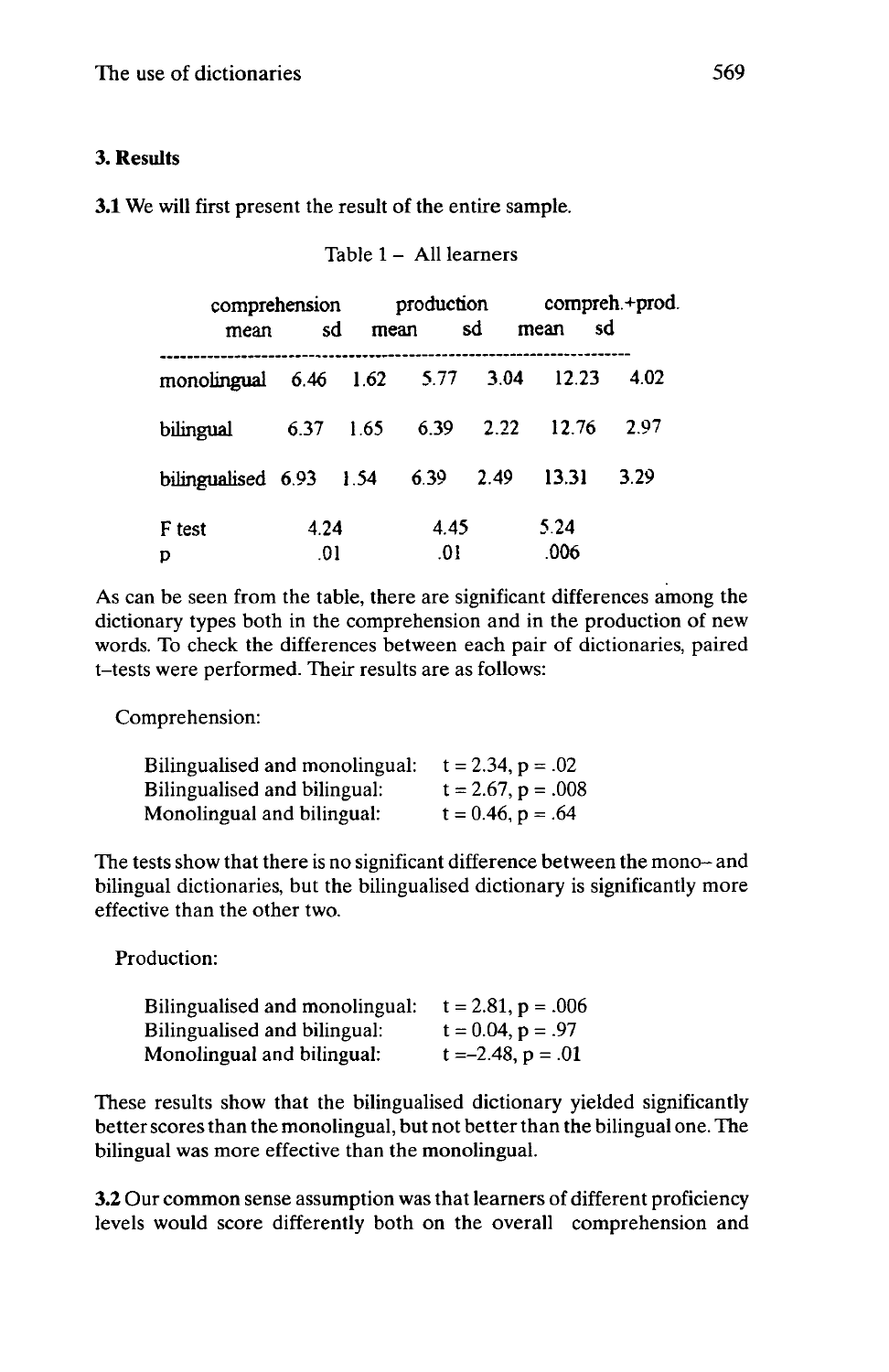production of new words and on the individual dictionary tests. Therefore, one should look at the differences among dictionaries at each proficiency level. Yet this assumption was not confirmed. As can be seen from Table 2, all the mean scores of the pre-advanced and the advanced learners were very similar. T-tests for independent samples comparing the two proficiency groups on the comprehension+production results for each dictionary showed that, statistically, there were indeed no significant differences between the two groups.

Table <sup>2</sup> - Comparison of pre-advanced and advanced learners

| comprehension (mean) production (mean) comp.+prod (mean)<br>pre-advanced advanced pre-adv. adv. pre-adv. advan. |  |  |  |  |  |  |  |
|-----------------------------------------------------------------------------------------------------------------|--|--|--|--|--|--|--|
| monolingual 6.51 6.38 5.77 5.76 12.28 12.15                                                                     |  |  |  |  |  |  |  |
| bilingual 6.34 6.40 6.32 6.49 12.67 12.89                                                                       |  |  |  |  |  |  |  |
| bilingualized 7.17 6.55 6.39 6.40 13.53 12.95                                                                   |  |  |  |  |  |  |  |

T-tests comparing the two groups

| monolingual (comp.+production): | $t=0.04$ , p=.85 |
|---------------------------------|------------------|
| bilingual (comp.+prod.):        | $t=0.16, p=.68$  |
| bilingualised (comp.+prod.):    | $t=0.88, p=.34$  |

Bearing in mind that all our learners had enough knowledge of English to understand the monolingual entries, the results in Table 2 and the t-tests suggest that it is not language proficiency that determines the learner's ability to use the information in the dictionary. We therefore decided to analyze the data taking dictionary use skill as the independent variable rather than language proficiency. The dictionary use skill was determined by the total score on the test, i.e. the sum of monolingual (comp.+prod.) score + bilingual (comp.+prod.) score + bilingualised (comp.+prod.) score. The maximum score could be 60. All the learners were divided into 3 groups: those who received less than 30 (group 1), those whose score ranged from 30 to 45 (group 2) and those with a score higher than 45 (group 3). The F tests comparing the three groups on each dictionary scores were all significant. Thisshowed that, irrespective oflanguage proficiency, we had three different groups of dictionary users among our learners.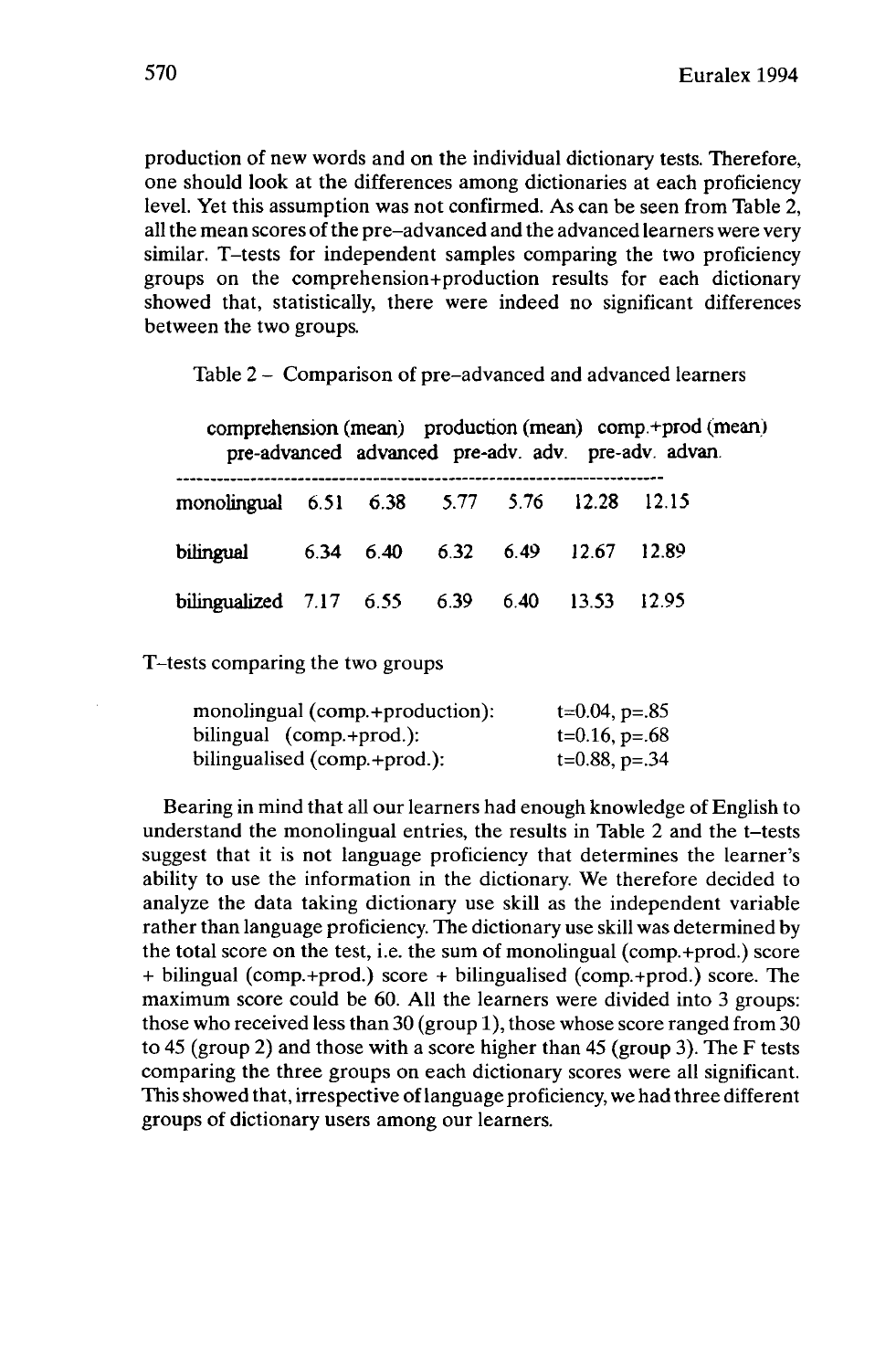F-tests comparing the three groups of dictionary users:

| monolingual (comp.+production): | $F = 63$ , $p = .0001$    |
|---------------------------------|---------------------------|
| bilingual (comp.+prod.):        | $F = 35.53$ , $p = .0001$ |
| bilingualised (comp.+prod.):    | $F = 57.79$ , $p = .0001$ |

In Group 1, the learners received less than 30, i.e. could benefit from less than half of the dictionary information. They will be referred to as 'unskilled dictionary users'. In our sample of 123 learners, 23 belonged to this group. In group 2, in which the grades ranged between 30 and 45, there were 75 learners. They will be referred to as 'average dictionary users'. Group 3 consisted of 25 subjects. They received more than 45 and will be called 'good dictionary users'. Let us now look at the effectiveness of the three dictionaries for each group of dictionary users.

|                                      |      |      | Table 3 – Unskilled dictionary users |      |              |                                                 |  |
|--------------------------------------|------|------|--------------------------------------|------|--------------|-------------------------------------------------|--|
| mean                                 |      | mean |                                      | mean |              | comprehension sd production sd compreh.+prod.sd |  |
|                                      |      |      |                                      |      |              |                                                 |  |
| monolingual 5.09 1.47 2.08 2.04 7.17 |      |      |                                      |      |              | 2.64                                            |  |
| bilingual                            |      |      | 5.70 1.66 4.21 2.31                  |      | 991          | 2.89                                            |  |
| bilingualised 6.04 1.94 3.27 2.37    |      |      |                                      |      | 9.18         | 3.18                                            |  |
| F test<br>D                          | 2.32 | .12  | 6.06<br>.009                         |      | 7.90<br>.003 |                                                 |  |
|                                      |      |      |                                      |      |              |                                                 |  |

As for the differences within each pair of dictionaries, the results of paired t-tests are as follows:

Comprehension:

| Bilingualised and monolingual: | $t = 214$ , $p = .04$   |
|--------------------------------|-------------------------|
| Bilingualised and bilingual:   | $t = 0.61, p = .55$     |
| Monolingual and bilingual:     | $t = -1.16$ , $p = .25$ |
|                                |                         |

Production

| Bilingualised and monolingual: | $t = 2.27$ , $p = .03$   |
|--------------------------------|--------------------------|
| Bilingualised and bilingual:   | $t = -1.25$ , $p = .22$  |
| Monolingual and bilingual:     | $t = -3.53$ , $p = .001$ |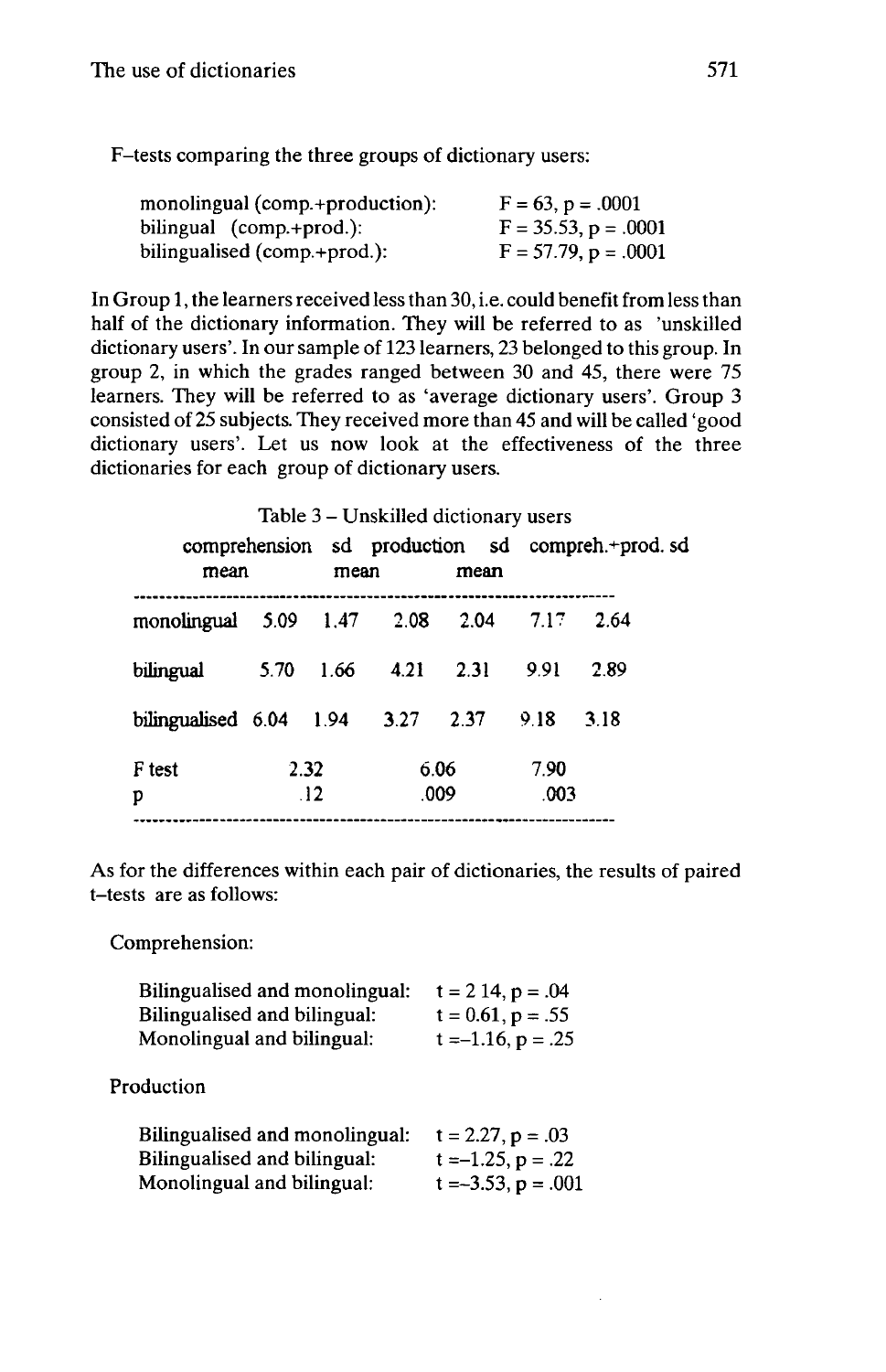Comprehension+production

Bilingualised and monolingual:  $t = 1.99$ ,  $p = .06$ Bilingualised and bilingual:  $t = -0.64$ ,  $p = .52$ Monolingual and bilingual:  $t = -3.12$ ,  $p = .005$ 

The results show that the bilingualised dictionary was significantly more effective than the monolingual both in comprehension and in production. The bilingual was more effective than the monolingual in production. On the overall use of dictionary, the monolingual proved significantly worse than the other two.

| mean                              |             | mean | Table 4 – Average dictionary users | mean |             | comprehension sd production sd compreh.+prod.sd |
|-----------------------------------|-------------|------|------------------------------------|------|-------------|-------------------------------------------------|
| monolingual 6.56 1.51 5.87 2.49   |             |      |                                    |      | 12.42       | 3.22                                            |
| bilingual                         | 6.25        | 1.63 | 6.40                               | 1.83 | 12.65       | 2.43                                            |
| bilingualised 6.95 1.41 6.47 1.76 |             |      |                                    |      | 13.43       | 2.32                                            |
| F test<br>р                       | 3.20<br>.05 |      | 2.11<br>.10                        |      | 2.77<br>.07 |                                                 |

The results of paired t-tests comparing two dictionaries in each 3 pairs of dictionaries are as follows:

## Comprehension:

| Bilingualised and monolingual: | $t = 1.46, p = .14$    |
|--------------------------------|------------------------|
| Bilingualised and bilingual:   | $t = 2.54$ , $p = .01$ |
| Monolingual and bilingual:     | $t = 1.13$ , $p = .26$ |

Production:

| Bilingualised and monolingual: | $t = 2.02, p = .05$    |
|--------------------------------|------------------------|
| Bilingualised and bilingual:   | $t = 0.24$ , $p = .81$ |
| Monolingual and bilingual:     | $t = -1.60, p = .11$   |

Comprehension+production:

| <b>Bilingualised and monolingual:</b> | $t = 2.16, p = .03$     |
|---------------------------------------|-------------------------|
| Bilingualised and bilingual:          | $t = 1.84, p = .07$     |
| Monolingual and bilingual:            | $t = -0.49$ , $p = .62$ |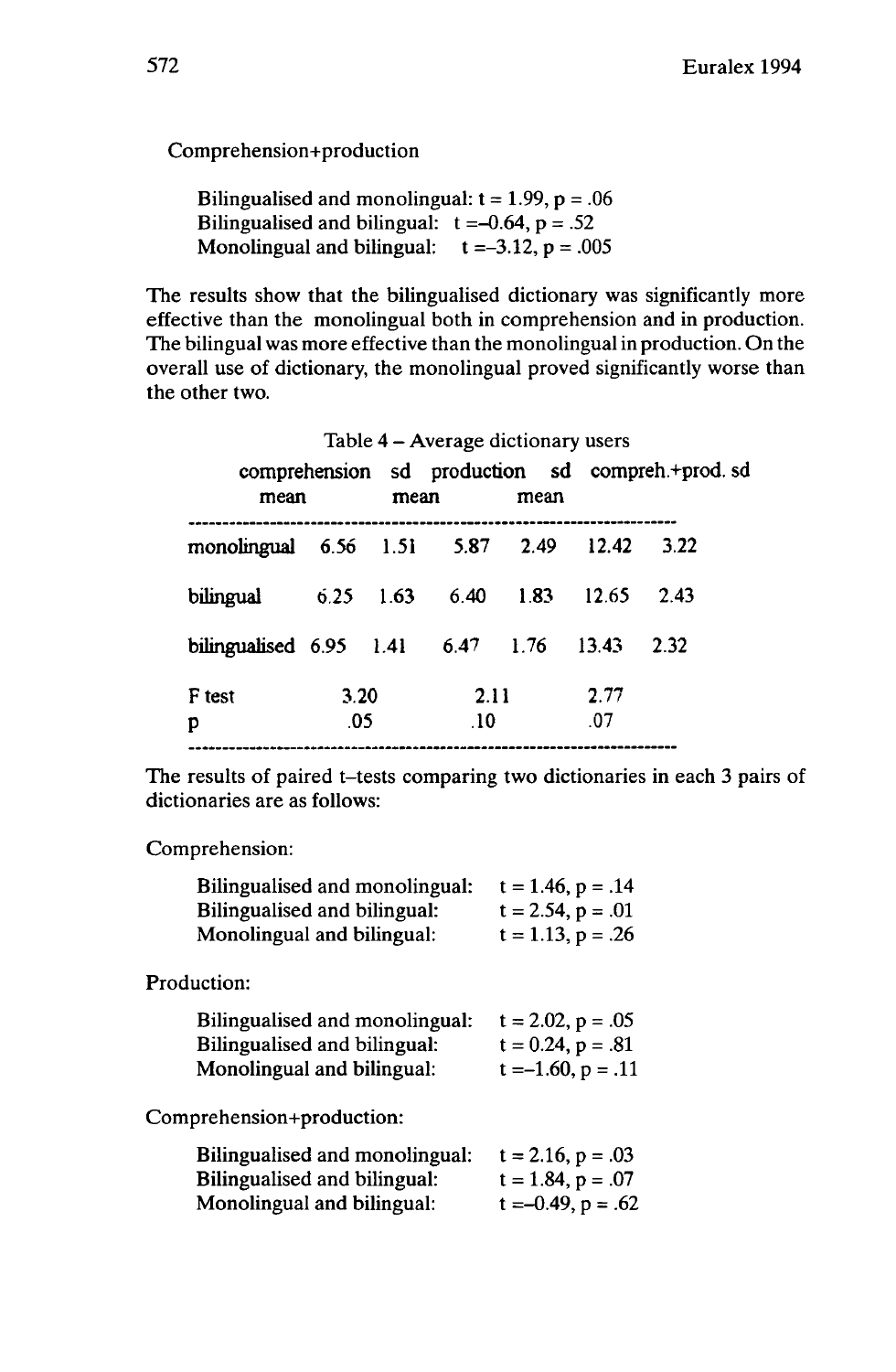The results show that the bilingualised dictionary yielded significantly better scores than the bilingual in comprehension and than the monolingual in production. On the combined results, the bilingualised fared better than the other two.

|             |                                  |      |           | Table $5 - Good$ dictionary users |           |             |                                                 |
|-------------|----------------------------------|------|-----------|-----------------------------------|-----------|-------------|-------------------------------------------------|
|             | mean                             |      | mean      |                                   | mean      |             | comprehension sd production sd compreh.+prod.sd |
|             |                                  |      |           | monolingual 7.44 1.19 8.88        | 1.05      | 16.32       | 1.28                                            |
| bilingual   |                                  |      | 7.32 1.24 |                                   | 8.36 1.11 | 15.68       | 1.52                                            |
|             | bilingualised $7.68$ 1.11 $8.92$ |      |           |                                   | 1.08      | 16.60       | 1.47                                            |
| F test<br>p |                                  | 0.50 | .61       | 2.07<br>$\overline{14}$           |           | 1.96<br>.16 |                                                 |

As for the differences within each pair of dictionaries, the results of paired t-tests are as follows:

Comprehension:

| Bilingualised and monolingual: | $t = 0.63$ , $p = .53$ |
|--------------------------------|------------------------|
| Bilingualised and bilingual:   | $t = 0.99$ , $p = .33$ |
| Monolingual and bilingual:     | $t = 0.30, p = .76$    |

Production:

| Bilingualised and monolingual: | $t = 0.15$ , $p = .88$ |
|--------------------------------|------------------------|
| Bilingualised and bilingual:   | $t = 1.71$ , $p = .09$ |
| Monolingual and bilingual:     | $t = 1.96$ , $p = .06$ |

Comprehension+production:

| <b>Bilingualised and monolingual:</b> | $t = 0.63$ , $p = .53$ |
|---------------------------------------|------------------------|
| Bilingualised and bilingual:          | $t = 1.99$ , $p = .06$ |
| Monolingual and bilingual:            | $t = 1.37, p = .18$    |

The results show that there are no significant differences among the three dictionaries in comprehension, production, and the overall dictionary use.

From tables 3,4,5 and the t-tests, we can see that the different dictionaries may have a different effect on different dictionary users. Let us look at their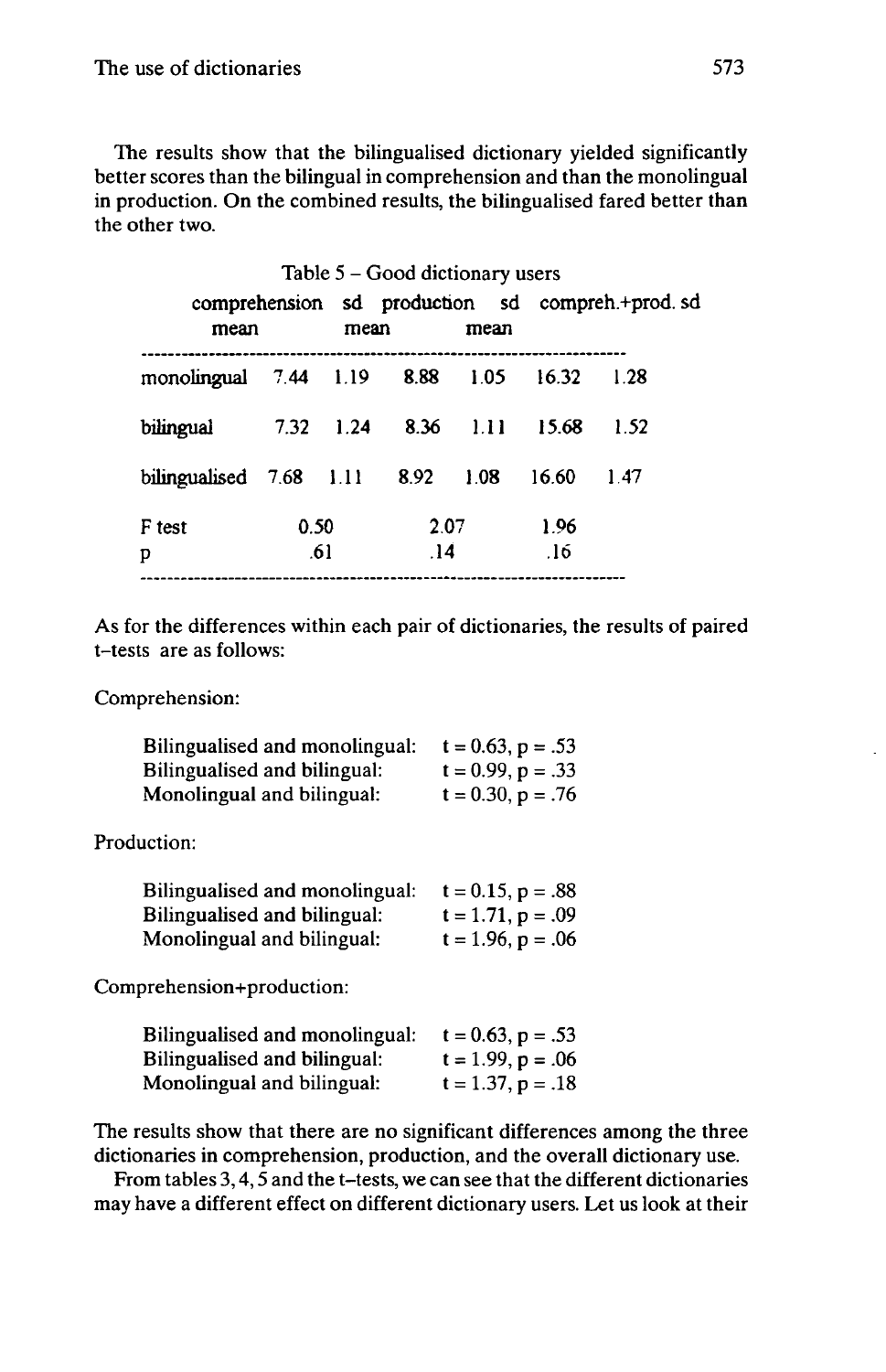effect on comprehension first. The unskilled users got the bestscores with the bilingualised dictionary. It was significantly more effective than the monolingual one and better than the bilingual, but not significantly so. The bilingual yielded better results than the monolingual, but notsignificantly so. This suggests that it was the bilingual information in the bilingual and the bilingualised dictionaries that contributed to comprehension most. With the average users, the bilingualised dictionary produced the highest scores, and these were significantly higher than the scores of the bilingual dictionary but not significantly higher than the monolingual. The monolingual dictionary was more effective than the bilingual, but not significantly so. Unlike the unskilled users, the average ones benefited from the monolingual information more than from the bilingual. As for the good dictionary users there were no significant differences among the three dictionaries even though the highest scores were obtained with the bilingualised dictionary and the lowest with the bilingual. Apparently, these learners can benefit from any dictionary information without statistically significant differences.

Schematically, the comprehension results can be represented as follows (the sign  $>$  stands for 'better than' and  $*$  – for 'significantly better than'):

| unskilled users: | $bilingualised > bilingual > monolingual$<br>bilingualised $>$ * monolingual |
|------------------|------------------------------------------------------------------------------|
| average users:   | $bilingualised > monolingual > bilingual$<br>bilingualised $>$ bilingual     |
| good users:      | $bilinear$ bilingualised $>$ monolingual $>$ bilingual                       |

Now let us consider the production results. As in comprehension, the unskilled users benefit from bilingual information more than from monolingual. The bilingual dictionary produced the best results and monolingual-the worst. The difference between the two wassignificant. The monolingual was also significantly worse than the bilingualised. The average users used dictionaries differently in production and in comprehension. In their use of new words in sentences, they relied on the bilingual information more than on the monolingual. The bilingualised dictionary yielded significantly better scores than the monolingual, but not than the bilingual. As for the good users, there were no significant differences among the three dictionaries even though the bilingualised yielded the highest scores and the bilingual the lowest.

The schematic representation of the production results is as follows: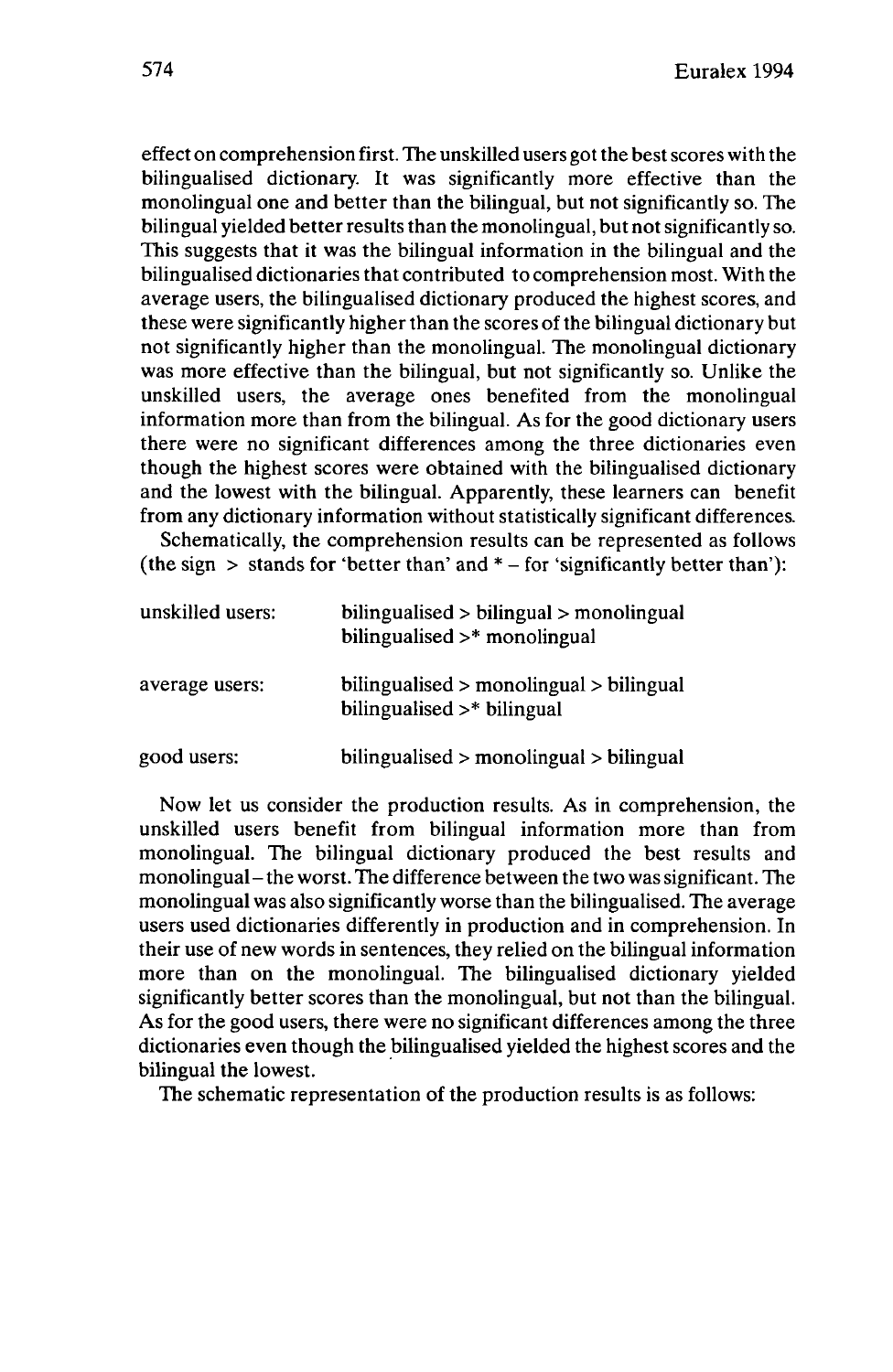| unskilled users: | bilingual > bilingualised > monolingual<br>bilingual $>$ * monolingual<br>bilingualised $>$ * monolingual |
|------------------|-----------------------------------------------------------------------------------------------------------|
| average users:   | bilingualised $>$ bilingual $>$ monolingual<br>bilingualised $>$ * monolingual                            |
| good users:      | $bilingualised > monolingual > bilingual$                                                                 |

# **4. Conclusion**

Looking at the effectiveness of the three dictionaries, we notice that the highest scores were almost always obtained when the bilingualised dictionary was used. This was true for all learners in the case of comprehension, and for the good and average dictionary users in the case of production. Only the unskilled users did better on production with a bilingual dictionary. This suggests that the combination of the monolingual information which contains a definition and examples with a translation of the new word into the learner's mother tongue tends to produce the best results, 'tends' since not all the differences between the bilingualised dictionary and the other two were statistically significant. Comparing the monolingual and the bilingual dictionaries, we notice that their relative effectiveness depends on the type of dictionary user and the task he has to perform. The unskilled users benefited more from the bilingual dictionary, both in comprehension and in production. The average users did better with the monolingual on comprehension and with the bilingual on production. The good users obtained better results with the monolingual dictionary both in comprehension and in production. This suggests that the more skilled the learner is in using dictionaries in general, the more information he is able to extract from the monolingual dictionary. If the unskilled users did worst with the monolingual dictionary and the difference between the bilingual and the bilingualised dictionary was notsignificant, they were probably not using the monolingual part of the bilingualised entry at all. The average learners used it in comprehension, but apparently found it too difficult to use for production purposes. This may explain the differences in the comprehension and the production results of these subjects. The good dictionary users could benefit from the monolingual information in both tasks. However, even this best group of learners performed slightly better when the bilingualised dictionary was used, i.e. when the translation equivalent was available in addition to the monolingual information. The practical conclusion of the study seemsto be that a good 'bilingualised' dictionary is suitable for alltypes of learners. When the learner is still unskilled in dictionary use, he may rely on the bilingual information. With progress in these skills, the monolingual information will gain relevance and importance, first in comprehension and later in production. Even when the monolingual part of the entry is used to